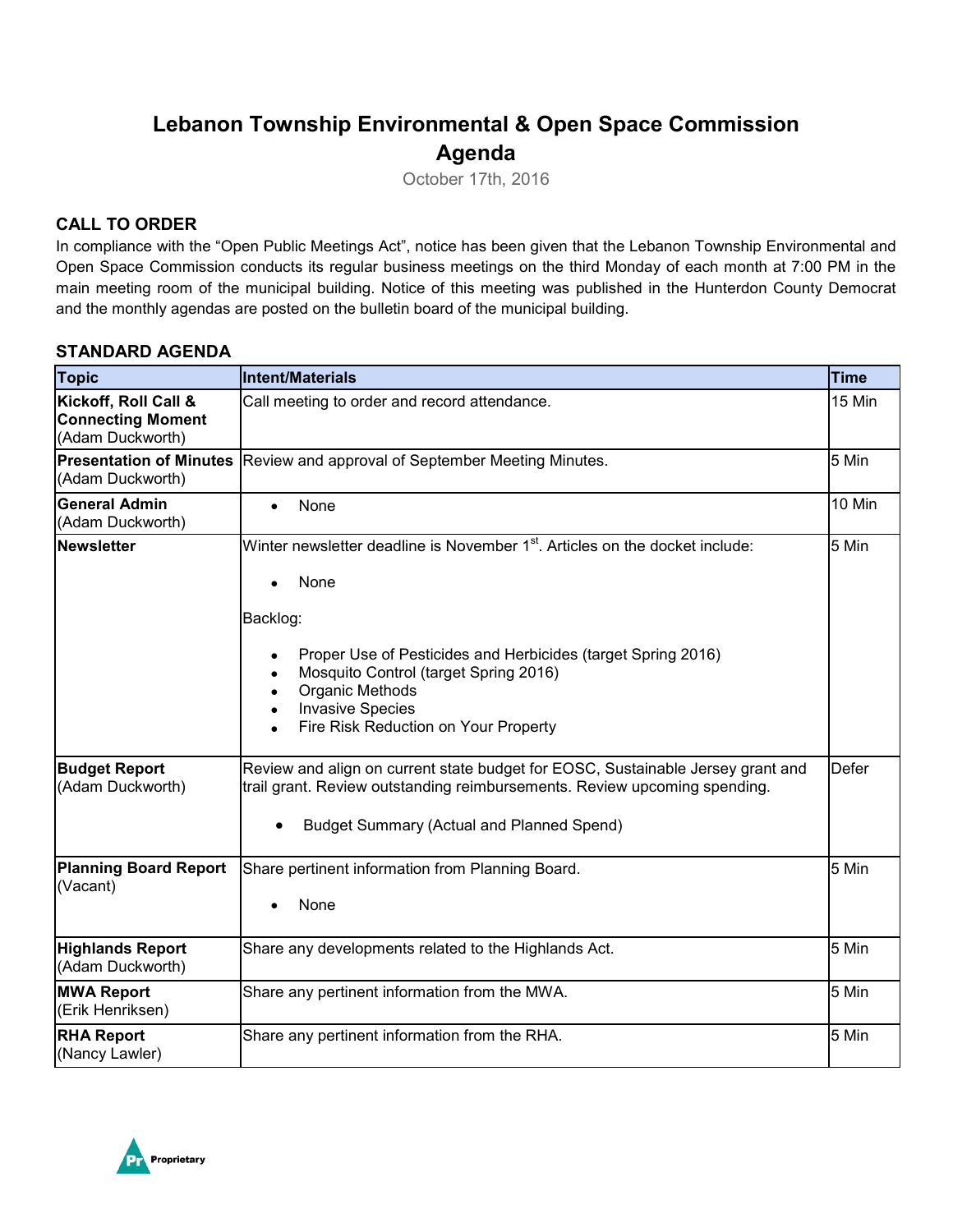| <b>Topic</b>                                                   | <b>Intent/Materials</b>                                                                                                                                                                                                                     | Time    |
|----------------------------------------------------------------|---------------------------------------------------------------------------------------------------------------------------------------------------------------------------------------------------------------------------------------------|---------|
| <b>Sustainable Jersey</b><br><b>Report</b><br>(Adam Duckworth) | Share any pertinent information from the Sustainable Jersey.<br>Intent on Energy Gold Standard<br>$\bullet$                                                                                                                                 | Defer   |
| Correspondence<br>(Adam Duckworth)                             | Acknowledge and share any formal correspondence received by EOSC chair or<br>informal correspondence received by EOSC members.<br>None                                                                                                      | 5 Min   |
| <b>Special Topics</b>                                          | Introduce for discussion any special topics outside of the standard agenda.                                                                                                                                                                 | 15 Min  |
| <b>Portfolio Review</b>                                        | Project Leads to provide status report and next steps for active and upcoming<br>projects.<br><b>Bunnvale Grant</b><br>Farm Passport Challenge<br>Goracy Trail (Priority)<br><b>Memorial Park Bio-Blitz</b><br>Recycling Actions (Priority) | Offline |

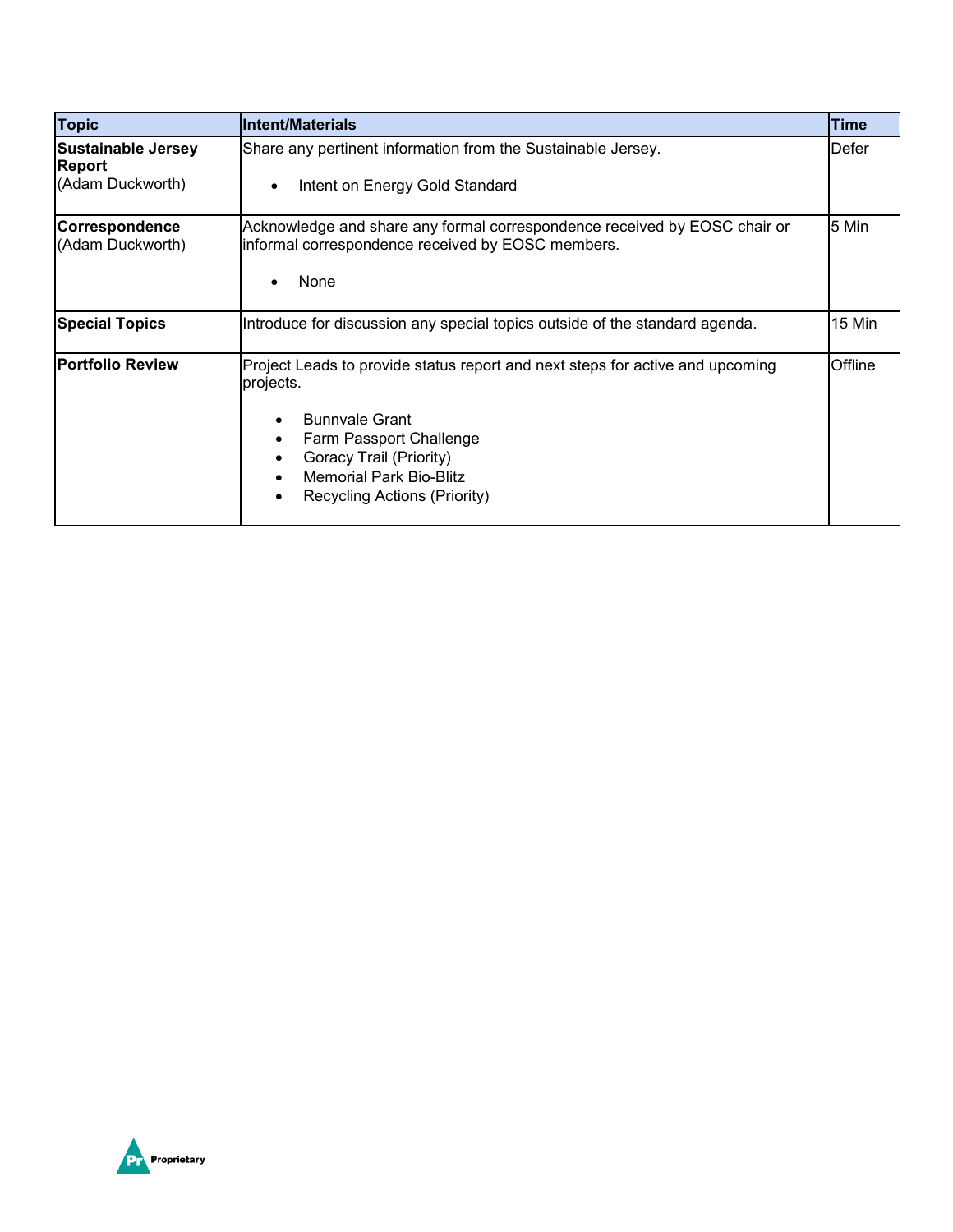## **Lebanon Township Environmental & Open Space Commission Minutes**

October 17th, 2016

### **ROLL CALL**

Meeting called to order with a quorum at: 7:05 PM.

| <b>EOSC Member</b>      | <b>Role</b>                      | <b>Attendance</b> |
|-------------------------|----------------------------------|-------------------|
| Adam Duckworth          | Chairman, Planning Board Liaison |                   |
| <b>Sharon Petzinger</b> | Member                           |                   |
| Warren Newman           | Member                           |                   |
| Erik Jan Henriksen      | Member                           | <b>No</b>         |
| Nancy Lawler            | Member                           | <b>No</b>         |
| Deb Goodsite            | Member                           | <b>No</b>         |
| <b>Adam Mickley</b>     | Member                           | Χ                 |
| Sharon Hardy            | Alternate 1                      |                   |
| Kathy Koch              | Alternate 2                      |                   |

#### **STANDARD AGENDA**

| <b>Topic</b>                                                         | <b>Intent/Materials</b>                                                                   | Time   |
|----------------------------------------------------------------------|-------------------------------------------------------------------------------------------|--------|
| Kickoff, Roll Call &<br><b>Connecting Moment</b><br>(Adam Duckworth) | Call meeting to order and record attendance.                                              | 15 Min |
| (Adam Duckworth)                                                     | <b>Presentation of Minutes Review and approval of September Meeting Minutes.</b><br>5 Min |        |
|                                                                      | <b>Minutes:</b> Quorum from September meeting was not present to approve minutes.         |        |
| General Admin<br>(Adam Duckworth)                                    | None                                                                                      | 10 Min |

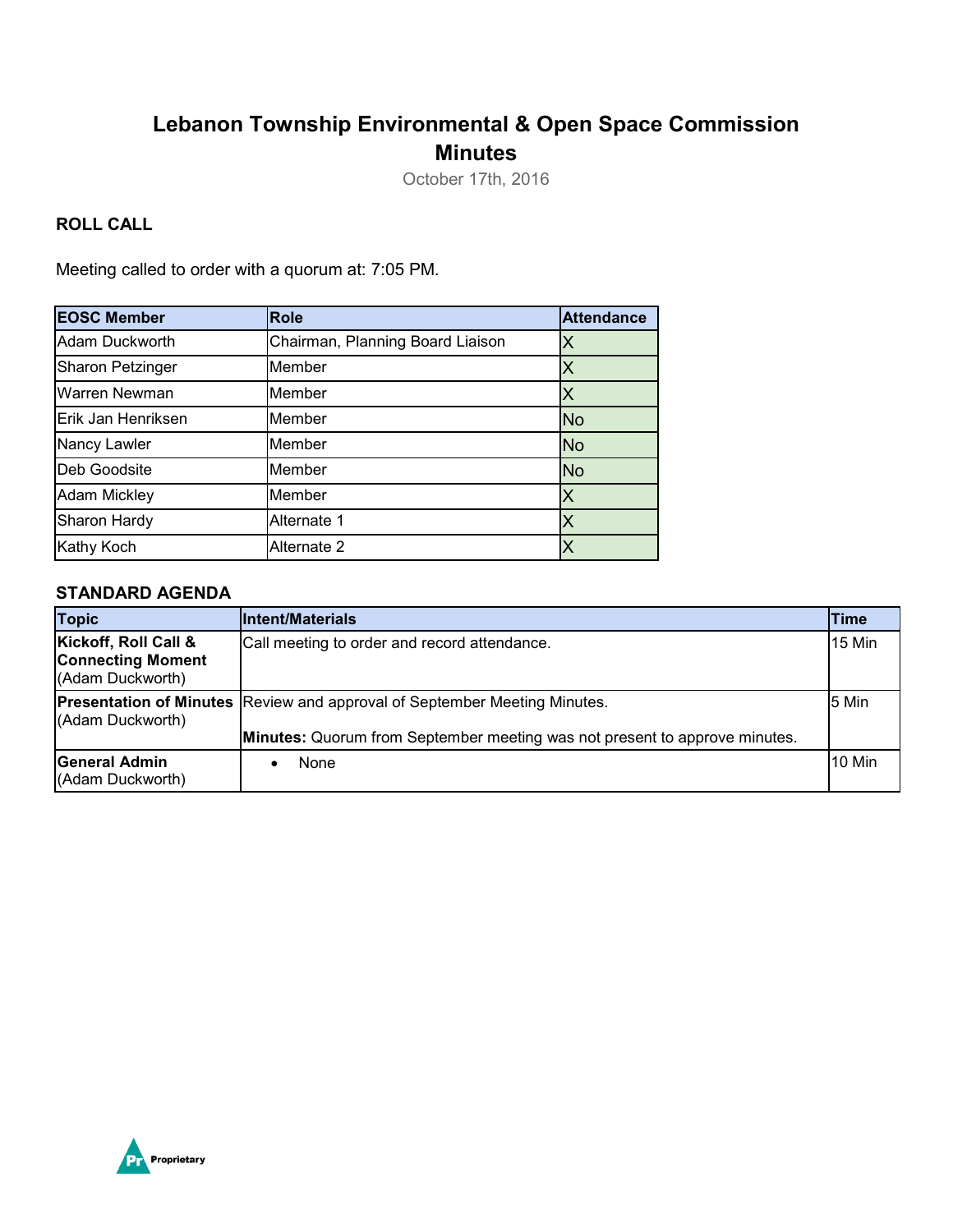| <b>Topic</b>                          | <b>Intent/Materials</b>                                                                                                                                                                                                                                                                                                                                                                                                                                                                                                                                                                                                                                                                                                                                                | <b>Time</b>  |
|---------------------------------------|------------------------------------------------------------------------------------------------------------------------------------------------------------------------------------------------------------------------------------------------------------------------------------------------------------------------------------------------------------------------------------------------------------------------------------------------------------------------------------------------------------------------------------------------------------------------------------------------------------------------------------------------------------------------------------------------------------------------------------------------------------------------|--------------|
| <b>Newsletter</b>                     | Winter newsletter deadline is November 1 <sup>st</sup> . Articles on the docket include:                                                                                                                                                                                                                                                                                                                                                                                                                                                                                                                                                                                                                                                                               | 5 Min        |
|                                       | None                                                                                                                                                                                                                                                                                                                                                                                                                                                                                                                                                                                                                                                                                                                                                                   |              |
|                                       |                                                                                                                                                                                                                                                                                                                                                                                                                                                                                                                                                                                                                                                                                                                                                                        |              |
|                                       | Backlog:                                                                                                                                                                                                                                                                                                                                                                                                                                                                                                                                                                                                                                                                                                                                                               |              |
|                                       | Proper Use of Pesticides and Herbicides (target Spring 2016)<br>Mosquito Control (target Spring 2016)                                                                                                                                                                                                                                                                                                                                                                                                                                                                                                                                                                                                                                                                  |              |
|                                       | <b>Organic Methods</b>                                                                                                                                                                                                                                                                                                                                                                                                                                                                                                                                                                                                                                                                                                                                                 |              |
|                                       | <b>Invasive Species</b><br>Fire Risk Reduction on Your Property                                                                                                                                                                                                                                                                                                                                                                                                                                                                                                                                                                                                                                                                                                        |              |
|                                       |                                                                                                                                                                                                                                                                                                                                                                                                                                                                                                                                                                                                                                                                                                                                                                        |              |
|                                       | Minutes: Miss Petzinger stated that Trees in Memorial Park will be postponed until<br>the tree survey can be completed but would draft an article focused on climate<br>change. A draft article on deer management was discussed by the team and it was<br>raised that hunting on township lands has been discussed in the past but it had<br>always been a question of the logistics of managing it. Mr. Newman asked if we<br>need to follow up on proper posting. Miss Koch shared her position against hunting<br>and asked the question if it is possible to have a focused effort to quickly limit deer<br>populations with "sharpshooters" to manage the problem. Miss Hardy stated that she<br>would write an article highlighting the recent septic workshop. |              |
| <b>Budget Report</b>                  | Review and align on current state budget for EOSC, Sustainable Jersey grant and                                                                                                                                                                                                                                                                                                                                                                                                                                                                                                                                                                                                                                                                                        | <b>Defer</b> |
| (Adam Duckworth)                      | trail grant. Review outstanding reimbursements. Review upcoming spending.                                                                                                                                                                                                                                                                                                                                                                                                                                                                                                                                                                                                                                                                                              |              |
|                                       | <b>Budget Summary (Actual and Planned Spend)</b>                                                                                                                                                                                                                                                                                                                                                                                                                                                                                                                                                                                                                                                                                                                       |              |
|                                       | Mintues: This topic was not discussed.                                                                                                                                                                                                                                                                                                                                                                                                                                                                                                                                                                                                                                                                                                                                 |              |
| <b>Planning Board Report</b>          | Share pertinent information from Planning Board.                                                                                                                                                                                                                                                                                                                                                                                                                                                                                                                                                                                                                                                                                                                       | 5 Min        |
| (Vacant)                              | None                                                                                                                                                                                                                                                                                                                                                                                                                                                                                                                                                                                                                                                                                                                                                                   |              |
|                                       |                                                                                                                                                                                                                                                                                                                                                                                                                                                                                                                                                                                                                                                                                                                                                                        |              |
| <b>Highlands Report</b>               | Mintues: This topic was not discussed.<br>Share any developments related to the Highlands Act.                                                                                                                                                                                                                                                                                                                                                                                                                                                                                                                                                                                                                                                                         | 5 Min        |
| (Adam Duckworth)                      |                                                                                                                                                                                                                                                                                                                                                                                                                                                                                                                                                                                                                                                                                                                                                                        |              |
|                                       | <b>Mintues:</b> This topic was not discussed.                                                                                                                                                                                                                                                                                                                                                                                                                                                                                                                                                                                                                                                                                                                          |              |
| <b>MWA Report</b><br>(Erik Henriksen) | Share any pertinent information from the MWA.                                                                                                                                                                                                                                                                                                                                                                                                                                                                                                                                                                                                                                                                                                                          | 5 Min        |
|                                       | Mintues: This topic was not discussed. Mr. Henriksen was not present at the<br>meeting.                                                                                                                                                                                                                                                                                                                                                                                                                                                                                                                                                                                                                                                                                |              |
| <b>RHA Report</b>                     | Share any pertinent information from the RHA.                                                                                                                                                                                                                                                                                                                                                                                                                                                                                                                                                                                                                                                                                                                          | 5 Min        |
| (Nancy Lawler)                        | Mintues: This topic was not discussed. Mrs. Lawler was not present at the meeting.                                                                                                                                                                                                                                                                                                                                                                                                                                                                                                                                                                                                                                                                                     |              |
| <b>Sustainable Jersey</b>             | Share any pertinent information from the Sustainable Jersey.                                                                                                                                                                                                                                                                                                                                                                                                                                                                                                                                                                                                                                                                                                           | Defer        |
| Report<br>(Adam Duckworth)            | Intent on Energy Gold Standard<br>٠                                                                                                                                                                                                                                                                                                                                                                                                                                                                                                                                                                                                                                                                                                                                    |              |
|                                       |                                                                                                                                                                                                                                                                                                                                                                                                                                                                                                                                                                                                                                                                                                                                                                        |              |
|                                       | Mintues: This topic was not discussed. Ms. Pepperman, who is leading this work,<br>was not present at the meeting.                                                                                                                                                                                                                                                                                                                                                                                                                                                                                                                                                                                                                                                     |              |

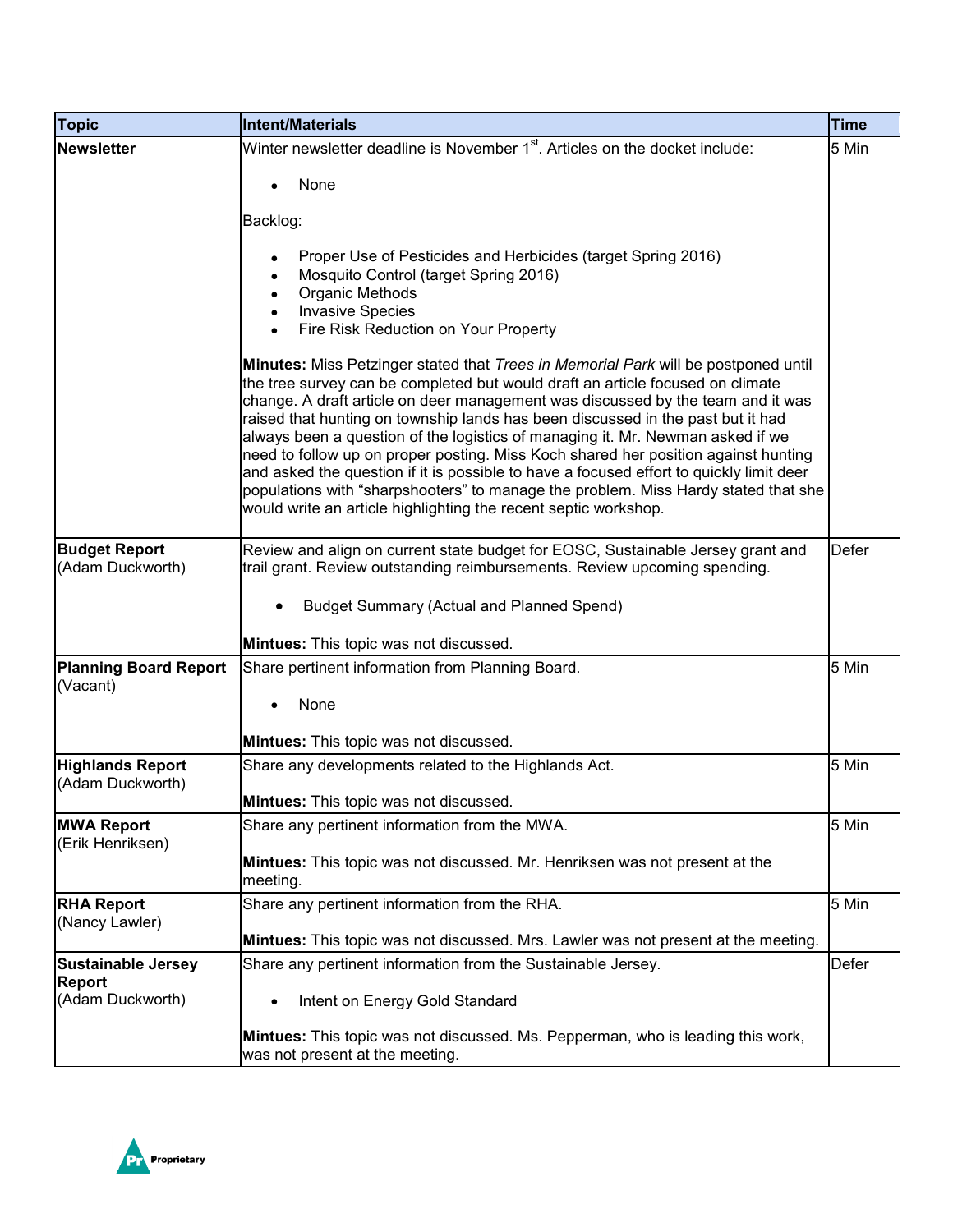| <b>Topic</b>                       | <b>Intent/Materials</b>                                                                                                                                                                                                                                                                                                                                                                                                                                                                                                                                                                                                                                                                                                                                                       | <b>Time</b> |
|------------------------------------|-------------------------------------------------------------------------------------------------------------------------------------------------------------------------------------------------------------------------------------------------------------------------------------------------------------------------------------------------------------------------------------------------------------------------------------------------------------------------------------------------------------------------------------------------------------------------------------------------------------------------------------------------------------------------------------------------------------------------------------------------------------------------------|-------------|
| Correspondence<br>(Adam Duckworth) | Acknowledge and share any formal correspondence received by EOSC chair or<br>informal correspondence received by EOSC members.                                                                                                                                                                                                                                                                                                                                                                                                                                                                                                                                                                                                                                                | 5 Min       |
|                                    | None                                                                                                                                                                                                                                                                                                                                                                                                                                                                                                                                                                                                                                                                                                                                                                          |             |
| <b>Special Topics</b>              | Introduce for discussion any special topics outside of the standard agenda.                                                                                                                                                                                                                                                                                                                                                                                                                                                                                                                                                                                                                                                                                                   | 15 Min      |
| <b>Portfolio Review</b>            | Project Leads to provide status report and next steps for active and upcoming<br>projects.                                                                                                                                                                                                                                                                                                                                                                                                                                                                                                                                                                                                                                                                                    | Offline     |
|                                    | <b>Bunnvale Grant</b><br>Farm Passport Challenge<br>$\bullet$                                                                                                                                                                                                                                                                                                                                                                                                                                                                                                                                                                                                                                                                                                                 |             |
|                                    | Goracy Trail (Priority)                                                                                                                                                                                                                                                                                                                                                                                                                                                                                                                                                                                                                                                                                                                                                       |             |
|                                    | <b>Memorial Park Bio-Blitz</b>                                                                                                                                                                                                                                                                                                                                                                                                                                                                                                                                                                                                                                                                                                                                                |             |
|                                    | Recycling Actions (Priority)                                                                                                                                                                                                                                                                                                                                                                                                                                                                                                                                                                                                                                                                                                                                                  |             |
|                                    | Minutes: Miss Koch provided a recap of the septic workshop. Dave Peifer from<br>ANJEC presented. The value of a septic in recharging groundwater reserves was<br>highlighted, as well as best practices in septic maintenance. Miss Koch indicated<br>that Mrs. Lawler has a list of the people that have signed up. The question was<br>raised as to whether or not the DEP has any requirements for septic communication<br>and Miss Hardy took the action to follow up on this. The question was asked whether<br>or not we do this every year and should we align with the well testing event. At a<br>minimum, it was agreed we should provide information during well testing. It was<br>noted that some towns have adopted ordinances to require proof of septic care. |             |
|                                    | Mr. Duckworth stated that the property agreement on one of properties jointly owned<br>with NJ Water Supply, the Fisher Property, needs to be updated and asked for Mr.<br>Mickley's help with this. Mr. Mickley agreed.                                                                                                                                                                                                                                                                                                                                                                                                                                                                                                                                                      |             |
|                                    | Mr. Duckworth stated that he reached out to NJ Natural Lands Trust representatives<br>regarding their ownership of any property within the Township and these properties<br>were mapped on ScribbleMaps with a snapshot posted to Slack at the request of<br>Miss Hardy.                                                                                                                                                                                                                                                                                                                                                                                                                                                                                                      |             |
|                                    | Miss Hardy stated there has been no change in situation in working with homeowner<br>of tract next to Goracy. There does not appear to be interest from the homeowner to<br>sell a portion of her property to connect Goracy to Miquin Woods. Mr. Newman<br>stated he had a letter of support from the County to connect Goracy to Miquin. Miss<br>Hardy asked if he would share that and Mr. Newman posted it to Slack during the<br>meeting.                                                                                                                                                                                                                                                                                                                                |             |
|                                    | Mr. Newman stated that he met with a boy scout and his father regarding an Eagle<br>Scout project to extend the Goracy boardwalk. Mr. Newman stated he met them at<br>the trail, which is now overgrown, and that he discussed including maintenance<br>activities as part of the project. The boy scout will prepare his application and his<br>plans and then submit to the EOSC for review.                                                                                                                                                                                                                                                                                                                                                                                |             |
|                                    | Miss Koch and Miss Petzinger provided an overview of their learnings from the<br>ANJEC Environmental Congress. An increase in weather extremes should be<br>expected, such as flooding and drought, with warmer, wetter winters and dryer,<br>hotter summers. We should focus on protecting our recharge areas. Our role will be<br>to teach people how to adapt. We have a role in encouraging people to avoid single                                                                                                                                                                                                                                                                                                                                                        |             |